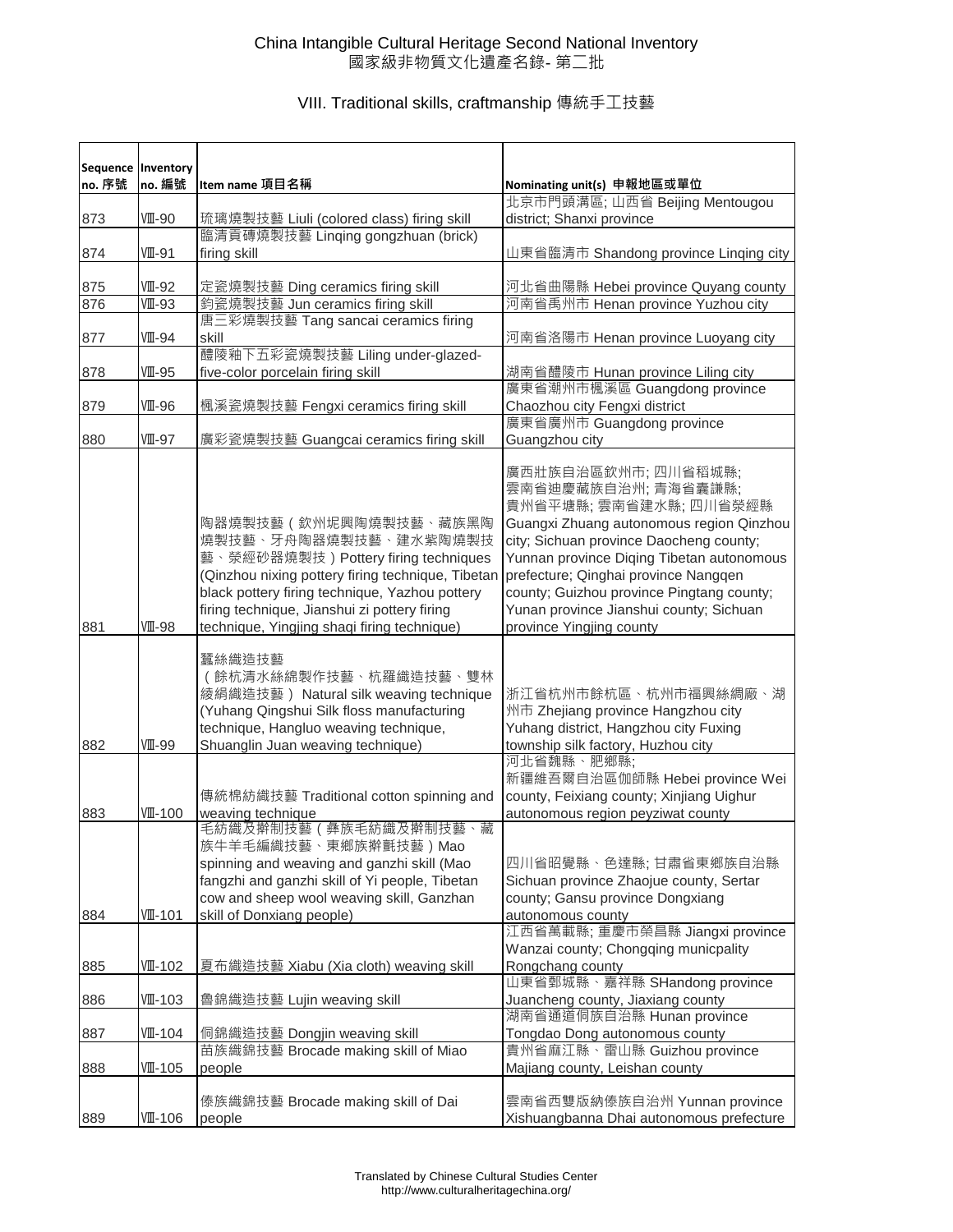|     |          | 香雲紗染整技藝 Xiangyun complete dyeing of                 | 廣東省佛山市順德區 Guangdong province                                            |
|-----|----------|-----------------------------------------------------|-------------------------------------------------------------------------|
| 890 | VII-107  | muslin technique                                    | Foshan city Shunde district                                             |
|     |          | 楓香印染技藝 Fengxiang printing and dyeing                | 貴州省惠水縣、麻江縣 Guizhou province                                             |
| 891 | VIII-108 | technique                                           | Huishui county, Majiang county                                          |
|     |          | 新疆維吾爾族艾德萊斯綢織染技藝 Xinjiang                            | 新疆維吾爾自治區洛浦縣 Xinjiang Uighur                                             |
| 892 | VII-109  | Uyghur Aidelaisi silk weaving dying technique       | autonomous region Lop county                                            |
|     |          | 地毯織造技藝 ( 北京宮毯織造技藝、阿拉善地毯                             | 北京市; 内蒙古自治區阿拉善左旗;                                                       |
|     |          | 織造技藝、維吾爾族地毯織造技藝) Carpt/rug                          | 新疆維吾爾自治區洛浦縣 Beijing municpality;                                        |
|     |          | weaving technique (Beijing imperial rug             | Inner Mongolia autonomous region Alxa Left                              |
|     |          | weaving, Alxa carpet weaving technique,             | Banner; Xinjiang Uighur autonomous region                               |
| 893 | VIII-110 | Uyghur carpet weaving technique)                    | Lop county                                                              |
|     |          |                                                     | 山西省交城縣 Shanxi province Jiaocheng                                        |
| 894 | VII-111  | 灘羊皮鞣製工藝 Sheepskin tanning technique                 | county                                                                  |
|     |          |                                                     | 內蒙古自治區鄂倫春自治旗;                                                           |
|     |          |                                                     | 黑龍江省黑河市愛輝區 Inner Mongolia                                               |
|     |          |                                                     | auotnomous region Oroqin autonomous                                     |
|     |          | 鄂倫春族狍皮製作技藝 Orochen Capreolus                        | banner; Heilongjiang province Heihe city                                |
| 895 | VII-112  | (deer) leather making technique                     | Aihui district                                                          |
|     |          | 盛錫福皮帽製作技藝 Leather hats making skills                |                                                                         |
| 896 | VIII-113 | of Shengxifu shop                                   | 北京市東城區 Beijing Dongcheng district                                       |
|     |          | 維吾爾族卡拉庫爾胎羔皮帽製作技藝 Lambskin                           | 新疆維吾爾自治區沙雅縣 Xinjiang Uighur                                             |
| 897 | VII-114  | hat making art                                      | province Shaya county                                                   |
|     |          | 內聯昇千層底布鞋製作技藝 Qiancengdi shoe                        |                                                                         |
| 898 | VII-115  | making technique of Neiliansheng shoe shop          | 北京市 Beijing municpality                                                 |
|     |          | 黃金溜槽堆石砌灶冶煉技藝 Technique of gold                      | 山東省招遠市 Shandong province Zhaoyuan                                       |
| 899 | VII-116  | smelting on stone step stove                        | city<br>上海市黃浦區; 江蘇省南京市、江都市                                              |
|     |          |                                                     |                                                                         |
|     |          | 金銀細工製作技藝 Skill of gold and silver fine              | Shanghai Huangpu district; Jiangsu province                             |
| 900 | VIII-117 | craftsmanship<br>斑銅製作技藝 Bantong (Variegated copper) | Nanjing city, Jiangdu city                                              |
|     |          |                                                     |                                                                         |
| 901 | VII-118  | making skill                                        | 雲南省曲靖市 Yunnan province Qujing city<br>浙江省杭州市 Zhejiang province Hangzhou |
| 902 | VII-119  | 銅雕技藝 Copper engraving skill                         | city                                                                    |
|     |          |                                                     | 西藏自治區南木林縣;四川省白玉縣;                                                       |
|     |          |                                                     | 西藏自治區拉孜縣; 青海省玉樹藏族自治州                                                    |
|     |          |                                                     | Tibetan autonomous region, Namling county;                              |
|     |          |                                                     | Sichuan province Baiyu county; Tibetan                                  |
|     |          | 藏族金屬鍛造技藝(藏族鍛銅技藝、藏刀鍛制技                               | autonomous region Lhaze county; Qinghai                                 |
|     |          | 藝) Tibetan metal forging skills (Tibetan copper     | province Yushu Tibetan autonomous                                       |
| 903 | VII-120  | forging technique)                                  | prefecture                                                              |
|     |          | 成都銀花絲製作技藝 Chengdu silver thread art                 | 四川省成都市青羊區 Sichuan province                                              |
| 904 | VII-121  | making skill                                        | Chengdu city Qingyang district                                          |
|     |          | 維吾爾族傳統小刀製作技藝 Uyghur traditional                     | 新疆維吾爾自治區英吉沙縣 Xinjiang Uighur                                            |
| 905 | VIII-122 | knife making skill                                  | autonmous region Yengisar county                                        |
|     |          |                                                     |                                                                         |
|     |          | 蒙古族馬俱製作技藝 Mongol horse-riding                       | 內蒙古自治區科爾沁左翼後旗 Inner Mongolia                                            |
| 906 | VII-123  | equipment making skills                             | autonomous region Horqin Left Rear banner                               |
|     |          |                                                     |                                                                         |
|     |          | 民族樂器製作技藝(長子響銅樂器製作技藝、朝                               |                                                                         |
|     |          | 鮮族民族樂器製作技藝、蘇州民族樂器製作技藝                               |                                                                         |
|     |          | 、漳州蔡福美傳統制鼓技藝、維吾爾族樂器製作                               |                                                                         |
|     |          | 技藝) Ethnic musical instruments making skils         | 山西省長子縣;吉林省延邊朝鮮族自治州;                                                     |
|     |          | (Zhangzi xiangtong (copper percussion)              | 江蘇省蘇州市;福建省漳州市;                                                          |
|     |          | instruments making techniques, Korean ethnic        | 新疆維吾爾自治區疏附縣、新和縣 Shanxi                                                  |
|     |          | musical instruemnts making techniques,              | province Changzhi count; Jilin province                                 |
|     |          | Suzhou ethnic musical instruments making            | Yanbian Korean autonomous prefecture;                                   |
|     |          | techniques, Zhangzhou Caifumei traditional          | Jiangsu province Suzhou city; Fujian province                           |
|     |          | drum making technique, Uyghur musical               | Zhangzhou city; Xinjiang Uighur autonomous                              |
| 907 | VIII-124 | instruemnts making techniques)                      | region Shufu county, Xinhe county                                       |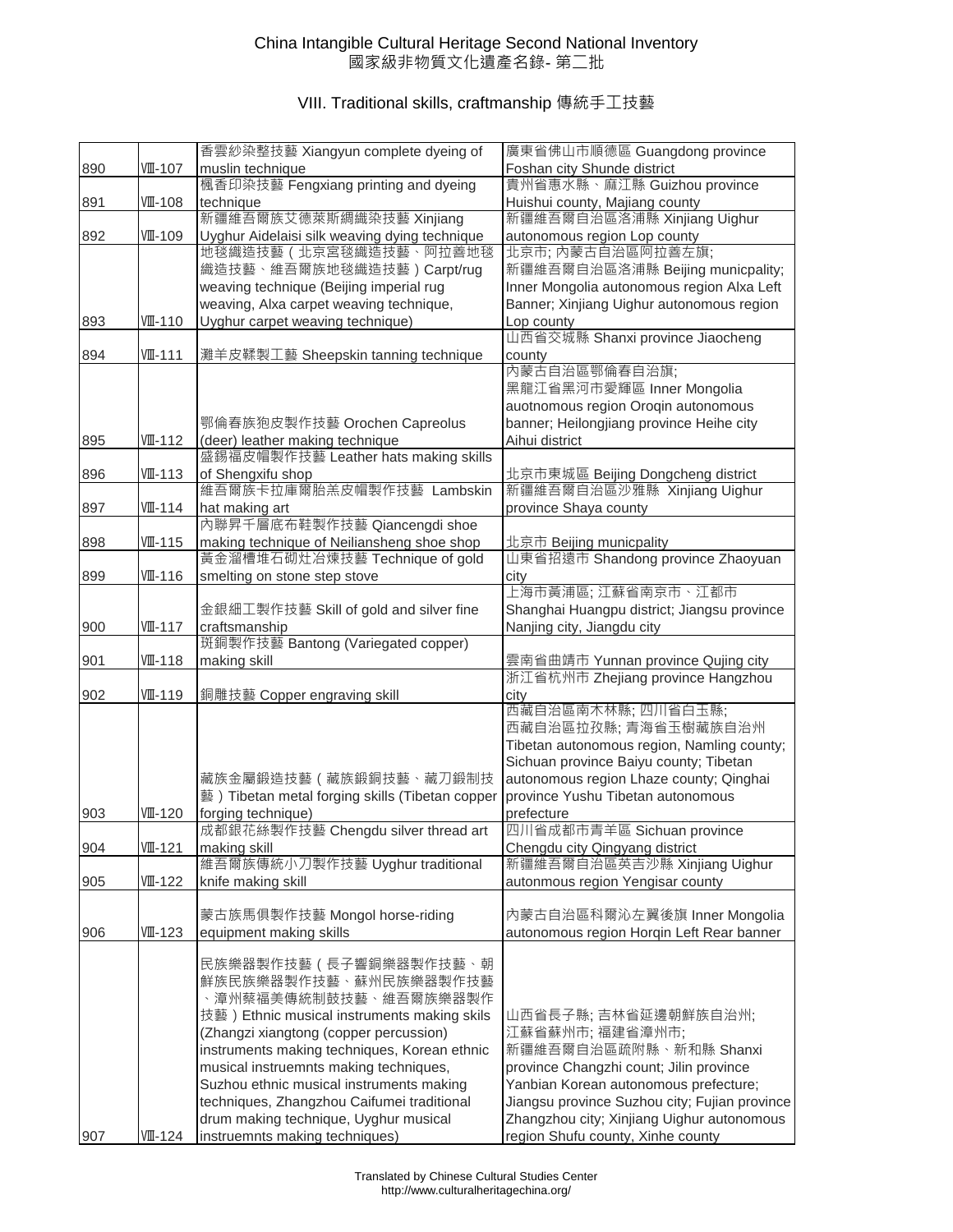|     |                |                                                               | 北京市通州區; 河北省大廠回族自治縣 Beijing                                               |
|-----|----------------|---------------------------------------------------------------|--------------------------------------------------------------------------|
|     |                | 花絲鑲嵌製作技藝 Huasi (filigree) inlay making                        | Tongzhou district; Hebei province Dachang                                |
| 908 | VII-125        | technique                                                     | Hui autonomous county                                                    |
|     |                | 金漆鑲嵌髹飾技藝 Jinqi inlay lacquer decoration                       |                                                                          |
| 909 | VII-126        | technique                                                     | 北京市 Beijing municpality                                                  |
|     |                | 漆器髹飾技藝 ( 徽州漆器髹飾技藝、重慶漆器髹                                       |                                                                          |
|     |                | 飾技藝) Lacquerware lacquer decoration art                       |                                                                          |
|     |                | (Huizhou lacquerware lacquer decoration skill,                | 安徽省黃山市屯溪區; 重慶市 Anhui province                                            |
|     |                | Chongqing lacquerware lacquer decoration                      | Huangshan city Tunxi district; Chongqing                                 |
| 910 | <b>VII-127</b> | skill)                                                        | municpality                                                              |
|     |                |                                                               | 四川省喜德縣;貴州省大方縣 Sichuan                                                    |
|     |                | 彝族漆器髹飾技藝 Lacquerware decoration                               | province Xide county; Guizhou province                                   |
| 911 | VII-128        | technique of Yi people                                        | Dafang county                                                            |
| 912 | VII-129        | 紙箋加工技藝 Decorative paper making art                            | 安徽省巢湖市 Anhui province Chaohu city                                        |
|     |                |                                                               |                                                                          |
| 913 | VII-130        | 宣筆製作技藝 Xuan brush making skill                                | 安徽省宣城市 Anhui province Xuancheng city<br>陝西省西安市長安區 Shaanxi province Xi'an |
| 914 | VII-131        | 楮皮紙製作技藝 Chupi paper making skill                              |                                                                          |
|     |                | 白沙茅龍筆製作技藝 Baisha mao (reed) dragon                            | city Chang'an district<br>廣東省江門市 Guangdong province Jiangmen             |
| 915 | VII-132        | brush making skill                                            | city                                                                     |
|     |                |                                                               |                                                                          |
|     |                | 硯台製作技藝(易水硯製作技藝、澄泥硯製作技藝                                        | 河北省易縣;山西省新絳縣;                                                            |
|     |                | 、洮硯製作技藝)Ink stone making skill (Yishui                        | 甘肅省卓尼縣、岷縣 Hebei province Yi                                              |
|     |                | ink-stone making skill, Chengni ink-stone                     | county; Shanxi province Xinjiang county;                                 |
| 916 | VII-133        | making skill, Tao ink-stone making skill)                     | Gansu province Zhouni county, Min county                                 |
|     |                | 印泥製作技藝 (上海魯庵印泥、漳州八寶印泥)                                        |                                                                          |
|     |                | Red ink paste (for seals) making technique                    | 上海市靜安區; 福建省漳州市 Shanghai                                                  |
|     |                | (Shanghai Lu'an red ink paste, Zhangzhou                      | Jing'an district; Fujian province Zhangzhou                              |
| 917 | VII-134        | Babao red ink paste)                                          | city                                                                     |
|     |                | 木活字印刷技術 Wooden movable print                                  |                                                                          |
| 918 | VII-135        | technology                                                    | 浙江省瑞安市 Zhejiang province Rui'an city                                     |
|     |                | 装裱修復技藝(古字畫裝裱修復技藝、古籍修復                                         |                                                                          |
|     |                | 技藝) Restoration technique of mounted                          | 北京市榮寶齋;故宮博物院;國家圖書館;                                                      |
|     |                | paintings (old calligraphy and painting mounting              | 中國書店 Beijing Rongbaochai; The Palace                                     |
|     |                | restoration technique, old books restoration                  | Museum; National Library of China;                                       |
| 919 | VII-136        | technique)                                                    | Zhongguo Shudian                                                         |
|     |                |                                                               | 江蘇省興化市;浙江省舟山市普陀區 Jiangsu                                                 |
|     |                | 傳統木船製造技藝 Traditional wooden boat                              | province Xinghua county; Zhejiang province                               |
| 920 | VII-137        | making skill                                                  | Zhoushan city PUtuo district                                             |
|     |                |                                                               | 福建省晉江市、寧德市蕉城區 Fujian province                                            |
| 921 | VII-138        | 水密隔艙福船製造技藝 Watertight bulkhead<br>technology of Chinese ships | Jinjiang city, Ningde city Jiaocheng district                            |
|     |                |                                                               | 廣東省東莞市 Guangdong province                                                |
| 922 | VIII-139       | 龍舟製作技藝 Dragon boat making skill                               | Dongguan city                                                            |
|     |                | 傘製作技藝(油紙傘製作技藝、西湖綢傘)Umbr                                       | 四川省瀘州市江陽區; 浙江省杭州市 Sichuan                                                |
|     |                | ella makig skill (Oil paper umbrella making skill,            | province Luzhou city Jiangyang district;                                 |
| 923 | VII-140        | Xihu silk umbrella)                                           | Zhejiang province Hangzhou city                                          |
|     |                |                                                               | 西藏自治區尼木縣、墨竹工卡縣 Tibetan                                                   |
|     |                | 藏香製作技藝 Tibetan incense making                                 | autonomous region Nyemo county,                                          |
| 924 | VIII-141       | technique                                                     | Maizhoukunggar county                                                    |
|     |                |                                                               |                                                                          |
|     |                | 貝葉經製作技藝 Beiyejing (sutra written on                           | 雲南省西雙版納傣族自治州 Yunnan province                                             |
| 925 | VII-142        | pattra palm leaves) making art                                | Xishuangbanna Dhai autonomous prefecture                                 |
|     |                |                                                               | 新疆生產建設兵團 Xinjiang Production and                                         |
| 926 | VII-143        | 土鹼燒製技藝 Tujian firing technique                                | <b>Construction Corps</b>                                                |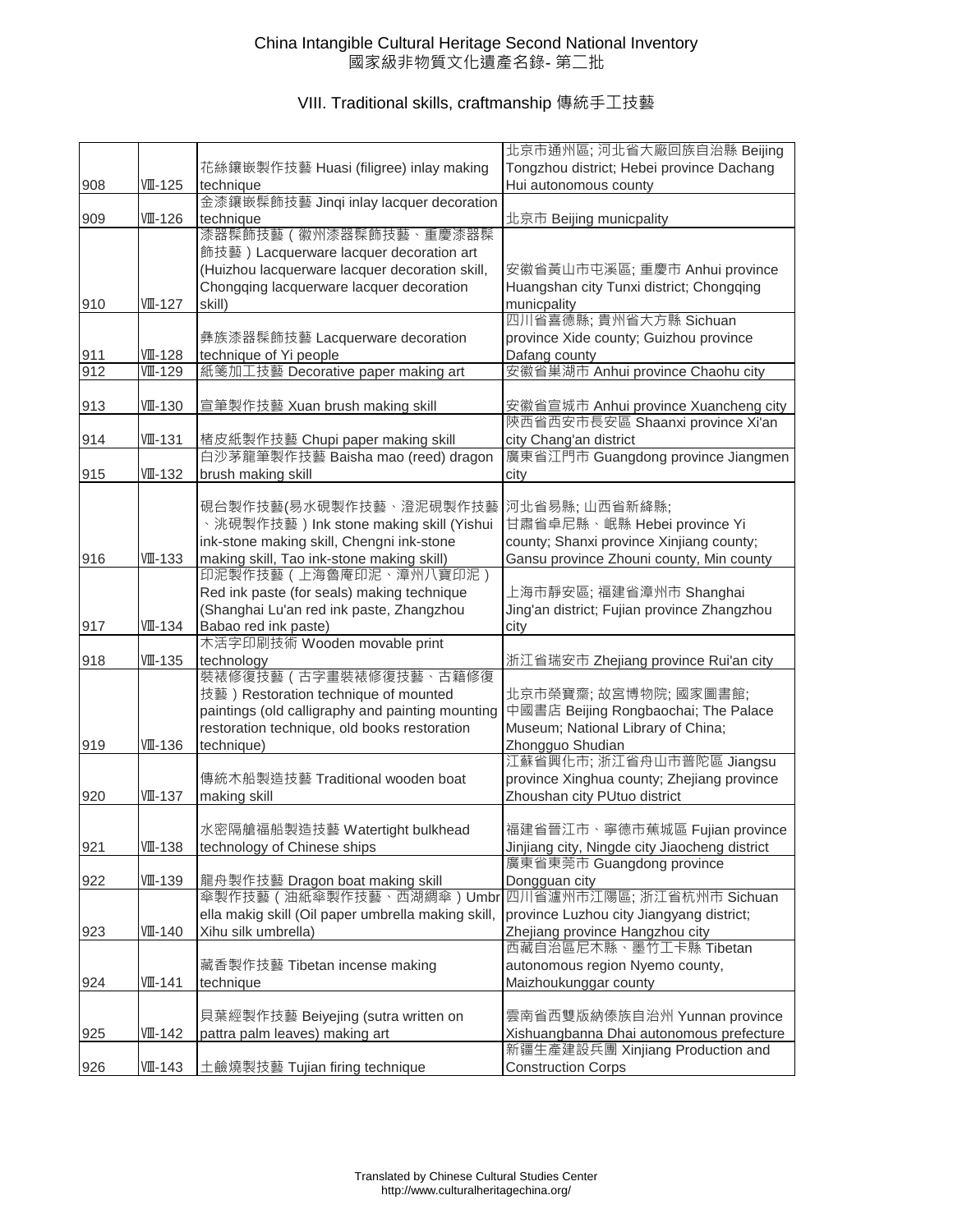|     |             | 蒸餾酒傳統釀造技藝(北京ニ鍋頭酒傳統釀造技<br>藝、衡水老白乾傳統釀造技藝、山莊老酒傳統釀<br>造技藝、板城燒鍋酒傳統五甑釀造技藝、梨花春<br>白酒傳統釀造技藝、老龍口白酒傳統釀造技藝、<br>大泉源酒傳統釀造技藝、寶豐酒傳統釀造技藝、<br>五糧液酒傳統釀造技藝、水井坊酒傳統釀造技藝<br>、劍南春酒傳統釀造技藝、古藺郎酒傳統釀造技<br>藝、沱牌曲酒傳統釀造技藝)Traditional alcohol<br>distilling and brewing technique (Beijing<br>sorghum liquor traditional brewing, Hengshui<br>Laobaiqian traditional brewing, Shanzhuan wine<br>traditional brewing, Bancheng shaoguo liquor<br>five-cauldron brewing, Lihuachun white spirit<br>traditional brewiing, Lao Longkou white spirit<br>traditional brewing, Daquanyuan liquor brewing, | 北京紅星股份有限公司、北京順鑫農業股份有<br>限公司;河北省衡水市、平泉縣、承德縣;<br>山西省朔州市; 遼寧省瀋陽市; 吉林省通化縣;<br>河南省寶豐縣;<br>四川省宜賓市、成都市、綿竹市、古藺縣、射<br>洪縣 Beijing Red Star Co., Ltd., Beijing<br>Shunxin Agriculture Development Group Co.,<br>Ltd.; Hebei province Hengshui city, Pingquan<br>county, Chengde county; Shanxi province |
|-----|-------------|----------------------------------------------------------------------------------------------------------------------------------------------------------------------------------------------------------------------------------------------------------------------------------------------------------------------------------------------------------------------------------------------------------------------------------------------------------------------------------------------------------------------------------------------------------------------|----------------------------------------------------------------------------------------------------------------------------------------------------------------------------------------------------------------------------------------------------------------------------------------------|
|     |             | Baofeng liquor traditional brewing, Wuliangye<br>liquor traditional brewing, Shuijingfang liquor                                                                                                                                                                                                                                                                                                                                                                                                                                                                     | Shuozhou city; Liaoning province Shenyang<br>city; Jilin province Tonghua county; Henan                                                                                                                                                                                                      |
|     |             | traditional brewing, Jiannanchun liquor                                                                                                                                                                                                                                                                                                                                                                                                                                                                                                                              | province Baofeng county; Sichuan province                                                                                                                                                                                                                                                    |
|     |             | traditional brewing, Gulinlang liquor traditional                                                                                                                                                                                                                                                                                                                                                                                                                                                                                                                    | Yibin city, Chengdu city, Mianzhu city, Gulin                                                                                                                                                                                                                                                |
| 927 | VII-144     | brewing, LUopaiqu liqour traditional brewing)                                                                                                                                                                                                                                                                                                                                                                                                                                                                                                                        | county, Shehong county                                                                                                                                                                                                                                                                       |
|     |             | 釀造酒傳統釀造技藝 (封缸酒傳統釀造技藝、金<br>華酒傳統釀造技藝) Traditional liquor brewing                                                                                                                                                                                                                                                                                                                                                                                                                                                                                                       | 江蘇省丹陽市、金壇市; 浙江省金華市 Jiangsu                                                                                                                                                                                                                                                                   |
|     |             | (Fenggang liquor brewing, Jinhual liquor                                                                                                                                                                                                                                                                                                                                                                                                                                                                                                                             | province Danyang city, Jintan city; Zhejiang                                                                                                                                                                                                                                                 |
| 928 | VII-145     | brewing)                                                                                                                                                                                                                                                                                                                                                                                                                                                                                                                                                             | province Jinhua city                                                                                                                                                                                                                                                                         |
|     |             | 配製酒傳統釀造技藝 (菊花白酒傳統釀造技藝)                                                                                                                                                                                                                                                                                                                                                                                                                                                                                                                                               |                                                                                                                                                                                                                                                                                              |
|     |             | Traditional cocktails making (Traditional                                                                                                                                                                                                                                                                                                                                                                                                                                                                                                                            | 北京仁和酒業有限責任公司 Beijing Renhe                                                                                                                                                                                                                                                                   |
| 929 | VIII-146    | Chyrsanthemum white spirit)                                                                                                                                                                                                                                                                                                                                                                                                                                                                                                                                          | Distillery Co., Ltd.                                                                                                                                                                                                                                                                         |
|     |             | 花茶製作技藝 (張一元茉莉花茶製作技藝) Scen                                                                                                                                                                                                                                                                                                                                                                                                                                                                                                                                            | 北京張一元茶葉有限責任公司 Beijing Zhang                                                                                                                                                                                                                                                                  |
| 930 | VIII-147    | ted tea making (Zhangyiyuan Jasmine tea)                                                                                                                                                                                                                                                                                                                                                                                                                                                                                                                             | Yiyuan Tea Co., Ltd.                                                                                                                                                                                                                                                                         |
|     |             |                                                                                                                                                                                                                                                                                                                                                                                                                                                                                                                                                                      | 浙江省杭州市、金華市;                                                                                                                                                                                                                                                                                  |
|     |             | 綠茶製作技藝 ( 西湖龍井、婺州舉岩、黃山毛峰                                                                                                                                                                                                                                                                                                                                                                                                                                                                                                                                              | 安徽省黃山市徽州區、黃山區、 六安市裕安區<br>Zhejiang province Hangzhou city, Jinhua city;                                                                                                                                                                                                                       |
|     |             | 、太平猴魁、六安瓜片)Green tea making                                                                                                                                                                                                                                                                                                                                                                                                                                                                                                                                          | Anhui province Huangshan city Huizhou                                                                                                                                                                                                                                                        |
|     |             | (Xihu Longjing, Wuzhou Juyan, Huangshan                                                                                                                                                                                                                                                                                                                                                                                                                                                                                                                              | district, Huangshan district, Lu'an city Yu'an                                                                                                                                                                                                                                               |
| 931 | VII-148     | Maofeng, Taiping Houkui, Lu'an Guapian)                                                                                                                                                                                                                                                                                                                                                                                                                                                                                                                              | district                                                                                                                                                                                                                                                                                     |
|     |             | 紅茶製作技藝 (祁門紅茶製作技藝) Black tea                                                                                                                                                                                                                                                                                                                                                                                                                                                                                                                                          |                                                                                                                                                                                                                                                                                              |
| 932 | VII-149     | making (Qimen black tea)<br>烏龍茶製作技藝 ( 鐵觀音製作技藝) Oolong tea                                                                                                                                                                                                                                                                                                                                                                                                                                                                                                            | 安徽省祁門縣 Anhui province Qimen county                                                                                                                                                                                                                                                           |
| 933 | $VII-150$   | making (Tieguanyin tea making)                                                                                                                                                                                                                                                                                                                                                                                                                                                                                                                                       | 福建省安溪縣 Fujian province Anxi county                                                                                                                                                                                                                                                           |
|     |             |                                                                                                                                                                                                                                                                                                                                                                                                                                                                                                                                                                      |                                                                                                                                                                                                                                                                                              |
|     |             | 普洱茶製作技藝(貢茶製作技藝、大益茶製作技                                                                                                                                                                                                                                                                                                                                                                                                                                                                                                                                                | 雲南省寧洱縣、勐海縣 Yunnan province                                                                                                                                                                                                                                                                   |
| 934 | VII-151     | 藝) Pu'er tea making (Gong tea, Dayi tea)                                                                                                                                                                                                                                                                                                                                                                                                                                                                                                                             | Ning'er county, Menghai county                                                                                                                                                                                                                                                               |
|     |             | 黑茶製作技藝 ( 千兩茶製作技藝、茯磚茶製作技                                                                                                                                                                                                                                                                                                                                                                                                                                                                                                                                              | 湖南省安化縣、益陽市; 四川省雅安市 Hunan                                                                                                                                                                                                                                                                     |
|     |             | 藝、南路邊茶製作技藝) Dark tea making                                                                                                                                                                                                                                                                                                                                                                                                                                                                                                                                          | province Anhua county, Yiyang city; Sichuan                                                                                                                                                                                                                                                  |
| 935 | VII-152     | (Qianliang tea, Fuzhuan tea, Nanlubian tea)                                                                                                                                                                                                                                                                                                                                                                                                                                                                                                                          | province Ya'an city                                                                                                                                                                                                                                                                          |
|     |             |                                                                                                                                                                                                                                                                                                                                                                                                                                                                                                                                                                      | 浙江省象山縣;海南省儋州市;                                                                                                                                                                                                                                                                               |
|     |             | 曬鹽技藝 ( 海鹽曬製技藝, 井鹽曬製技藝, 淮鹽<br>製作技藝,鹵水製鹽技藝)Salt sun-drying                                                                                                                                                                                                                                                                                                                                                                                                                                                                                                             | 西藏自治區芒康縣 Zhejiang province<br>Xiangshan county; Hainan province Danzhou                                                                                                                                                                                                                      |
|     |             | technique (Haiyan salt sun-drying, Jing salt sun-                                                                                                                                                                                                                                                                                                                                                                                                                                                                                                                    | city; Tibetan autonomous region Markam                                                                                                                                                                                                                                                       |
| 936 | VIII-153    | drying, Huai salt sun-drying, Lushui salt)                                                                                                                                                                                                                                                                                                                                                                                                                                                                                                                           | county                                                                                                                                                                                                                                                                                       |
|     |             | 醬油釀造技藝(錢萬隆醬油釀造技藝‧先市醬油釀造技藝                                                                                                                                                                                                                                                                                                                                                                                                                                                                                                                                            |                                                                                                                                                                                                                                                                                              |
|     | 937 VII-154 | ) Soysauce making (Qianwanlong soy sauce, Xianshi<br>soy sauce)                                                                                                                                                                                                                                                                                                                                                                                                                                                                                                      | 上海市浦東新區 Shanghai Pudong New District                                                                                                                                                                                                                                                         |
|     |             | 豆瓣傳統製作技藝 ( 郫縣豆瓣傳統製作技藝) Douban                                                                                                                                                                                                                                                                                                                                                                                                                                                                                                                                        |                                                                                                                                                                                                                                                                                              |
| 938 | VIII-155    | traditional making (Pixian traditional douban making)                                                                                                                                                                                                                                                                                                                                                                                                                                                                                                                | 四川省郫縣 Sichuan province Pi county                                                                                                                                                                                                                                                             |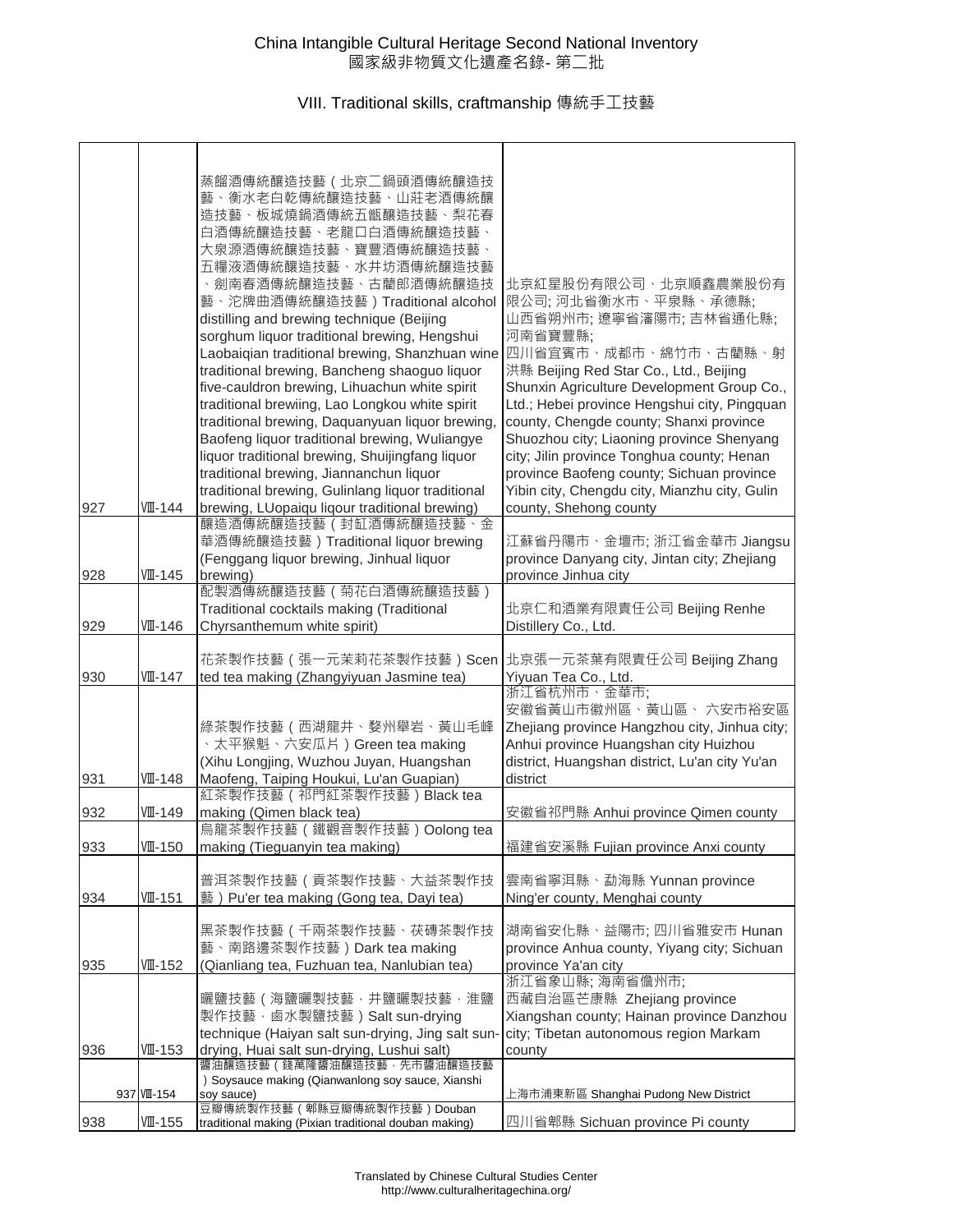|     |          | 豆豉釀製技藝 (永川豆豉釀製技藝、潼川豆豉釀                                                       |                                                                                  |
|-----|----------|------------------------------------------------------------------------------|----------------------------------------------------------------------------------|
|     |          | 製技藝) Douchi (Fermented black bean sauce)                                     |                                                                                  |
|     |          | making technique (Yongchuan douchi,                                          | 重慶市; 四川省三台縣 Chongqing municpality;                                               |
| 939 | VII-156  | Tongchuan douchi)                                                            | Sichuan province Santai county                                                   |
|     |          | 腐乳釀造技藝 (王致和腐乳釀造技藝) Pickled                                                   |                                                                                  |
|     |          | tofu fermentation making (Wangzhihe pickled                                  |                                                                                  |
| 940 | VIII-157 | tofu fermentation)                                                           | 北京市海淀區 Beijing Haidian district                                                  |
|     |          | 醬菜製作技藝 (六必居醬菜製作技藝) Jiangcai                                                  | 北京六必居食品有限公司 Beijing Liubiju Food                                                 |
| 941 | VIII-158 | making (Liubij jiangcai)                                                     | Co., Ltd.                                                                        |
|     |          | 榨菜傳統製作技藝(涪陵榨菜傳統製作技藝)Zh                                                       |                                                                                  |
|     |          | acai (Hot pickled mustard tuber) traditional                                 |                                                                                  |
| 942 | VII-159  | making (Traditional Fuling zhacai)                                           | 重慶市涪陵區 Chongqing Fuling district                                                 |
|     |          | 傳統麵食製作技藝(龍鬚拉麵和刀削麵製作技藝                                                        | 山西省全晉會館、晉韻樓 Shanxi province                                                      |
| 943 | VIII-160 | 、抿尖面和貓耳朵製作技藝                                                                 | Quanjin Guild Hall, Jinyunlou                                                    |
|     |          | 茶點製作技藝 (富春茶點製作技藝) Chadian                                                    |                                                                                  |
| 944 | VII-161  | making (Fuchun chadian)                                                      | 江蘇省揚州市 Jiangsu province Yangzhou city                                            |
|     |          | 周村燒餅製作技藝 Zhoucun shaobing (baked                                             |                                                                                  |
| 945 | VIII-162 | sesame seed-coated cake) making                                              | 山東省淄博市 Shandong province Zibo city                                               |
|     |          | 月餅傳統製作技藝 (郭杜林晉式月餅製作技藝、                                                       |                                                                                  |
|     |          | 安琪廣式月餅製作技藝) Mooncake traditional                                             | 山西省太原市; 廣東省安琪食品有限公司                                                              |
|     |          | making (Guodulinjin style mooncake,                                          | Shanxi province Taiyuan city; Guangdong                                          |
| 946 | VII-163  | Angiguang style mooncake)                                                    | Shenzhen Angel Food Co., Ltd.                                                    |
|     |          | 素食製作技藝(功德林素食製作技藝)Vegetaria                                                   |                                                                                  |
|     |          |                                                                              | 上海功德林素食有限公司 Shanghai Gongdelin                                                   |
| 947 | VII-164  | n dishes making (Gongdelin vegetarian dishes)<br>同盛祥牛羊肉泡饃製作技藝 Tongshengxiang | Vegetarian Co., Ltd.                                                             |
|     |          | beef mutton paomo (meat and bread soup)                                      |                                                                                  |
| 948 | VII-165  | making                                                                       | 陝西省西安市 Shaanxi province Xi'an                                                    |
|     |          | 火腿製作技藝(金華火腿醃製技藝)Ham                                                          |                                                                                  |
| 949 | VII-166  | making (Jinhua ham meat curing process)                                      | 浙江省金華市 Zhejiang province Jinhua city                                             |
|     |          |                                                                              | 北京市全聚德(集團)股份有限公司、北京便                                                             |
|     |          | 烤鴨技藝 (全聚德掛爐烤鴨技藝、便宜坊燜爐烤                                                       | 宜坊烤鴨集團有限公司 Beijing China                                                         |
|     |          | 鴨技藝) Roast duck making (Quanjude gualu                                       | Quanjude Group Co., Ltd., Beijing Bianyifang                                     |
| 950 | VII-167  | roat duck, Bianyifang menlu roast duck)                                      | Roast Duck Group Co., Ltd.                                                       |
|     |          |                                                                              |                                                                                  |
|     |          |                                                                              | 北京市東來順集團有限責任公司、北京市鴻賓                                                             |
|     |          |                                                                              | 樓餐飲有限責任公司、北京月盛齋清真食品有                                                             |
|     |          |                                                                              | 限公司、北京月盛齋清真食品有限公司、北京                                                             |
|     |          | 牛羊肉烹製技藝(東來順涮羊肉製作技藝、鴻賓                                                        | 市聚德華天控股有限公司;                                                                     |
|     |          | 樓全羊席製作技藝、月盛齋醬燒牛羊肉製作技藝                                                        | 山西省冠雲平遙牛肉集團有限公司;                                                                 |
|     |          | 、北京烤肉製作技藝、冠雲平遙牛肉傳統加工技                                                        | 內蒙古自治區阿拉善盟 Beijing Donglaishun                                                   |
|     |          | 藝、烤全羊技藝)Beef and mutton cooking<br>method (Donglaishun instant-boiled mutton | Group Co., Ltd, Beijing Hongbinlou Food and                                      |
|     |          | making, Hongbinlou mutton cuisine making,                                    | Beverage Co., Ltd., Beijing Yueshengzhai<br>Muslim Food Limited Company, Beijing |
|     |          | Yuesheng zhaijiang roast beef and mutton                                     | Judehua Ltd Co., Shanxi province Guanyun                                         |
|     |          | making, Beijing barbecue making, Guanyun                                     | Pingyao Beef Group Ltd. Co., Inner Mongolia                                      |
| 951 | VII-168  | Paingyao traditional beef processing)                                        | autonmous region Alxa League                                                     |
|     |          | 天福號醬肘子製作技藝 Tianfuhaojiang pork                                               | 北京天福號食品有限公司 Beijing Tianfuhao                                                    |
| 952 | VIII-169 | shoulder making                                                              | Food Co., Ltd.                                                                   |
|     |          | 六味齋醬肉傳統製作技藝 Liuwei (six-taste)                                               | 山西省太原六味齋實業有限公司 Shanxi                                                            |
| 953 | VIII-170 | zhaijiang meat traditional making                                            | Taiyuan Liuweizhai Industrial Co., Ltd.                                          |
|     |          |                                                                              | 北京便宜坊烤鴨集團有限公司 Beijing                                                            |
| 954 | VII-171  | 都一處燒麥製作技藝 Douyichu shaomai making                                            | Bianyifang Roast Duck Group Co., Ltd.                                            |
|     |          | 聚春園佛跳牆製作技藝 Juchunyuan Fotiaoqiang                                            |                                                                                  |
| 955 | VIII-172 | making                                                                       | 福建省福州市 Fujian province Fuzhou city                                               |
|     |          | 真不同洛陽水席製作技藝 Zhenbutong Luoyang                                               |                                                                                  |
| 956 | VIII-173 | Shuixi making                                                                | 河南省洛陽市 Henan province Luoyang city                                               |